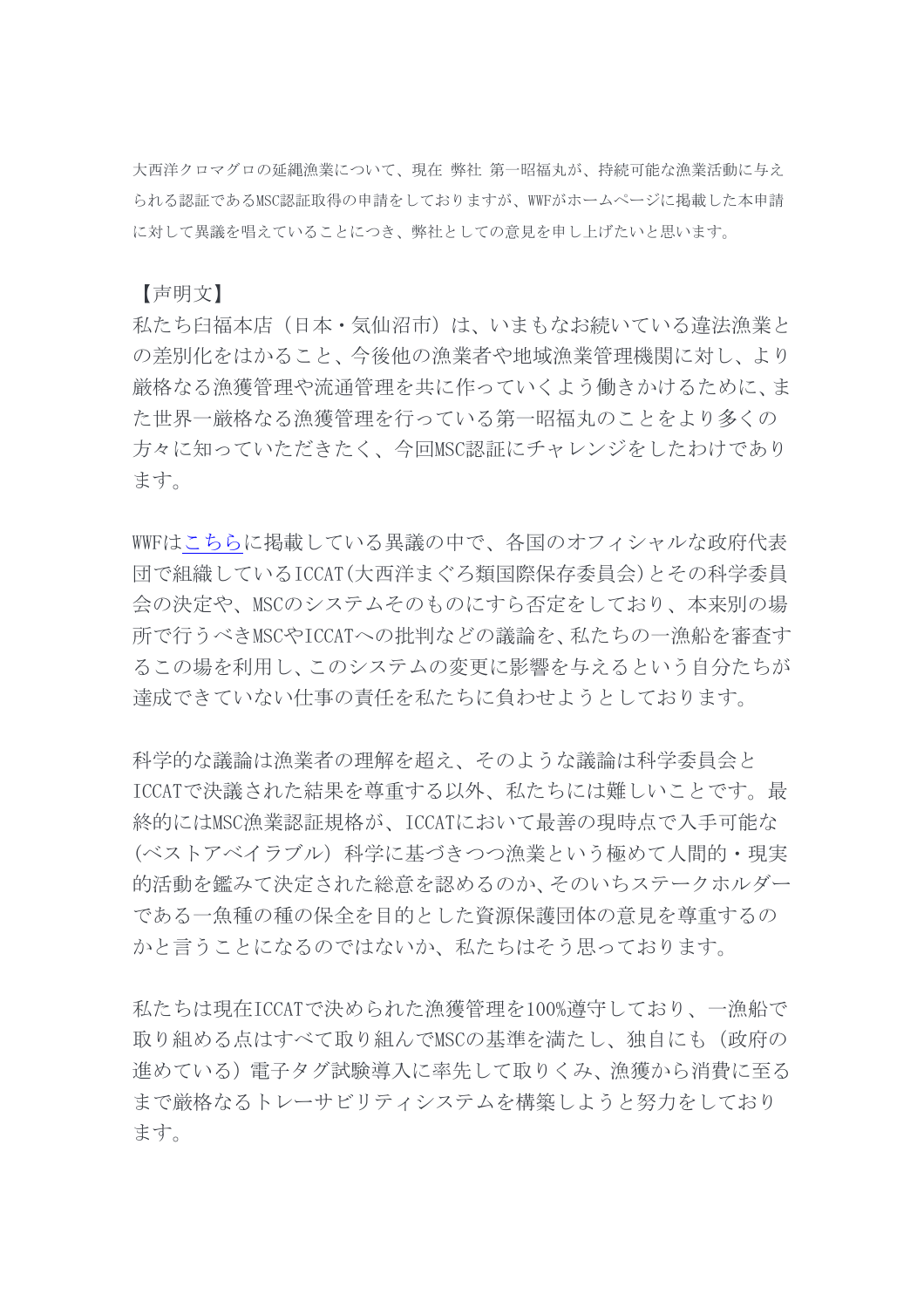これまでは彼ら自然保護団体の行動のおかげもあって、絶滅危惧状態にあ った大西洋クロマグロの資源回復がICCATで取り組まれるようになり、私 たち漁業者は心を入れ替えICCATで決定された厳格な資源管理を受け入れ、 また結果を出すために率先して改善を行ってきました。その結果資源が回 復をしたのは紛れもない事実です。

しかし、私たちのような改善努力をしている漁業者を全く認めず、厳格な 管理のもとで正直な操業を行う一延縄漁船に他のすべての問題の責任ま でも被せるようなことをされるのは、正直非常に残念であり不当でありま す。

マグロ資源を、そして伝統ある私たちの漁業を、より良い形で次の世代へ と繋げていくために、これからも臼福本店は弊社に出来ることを社員そし て沖で働く乗組員と共に率先して新たなことにチャレンジをしていきた いと思っております。

株式会社 臼福本店 代表取締役社長 臼井壯太朗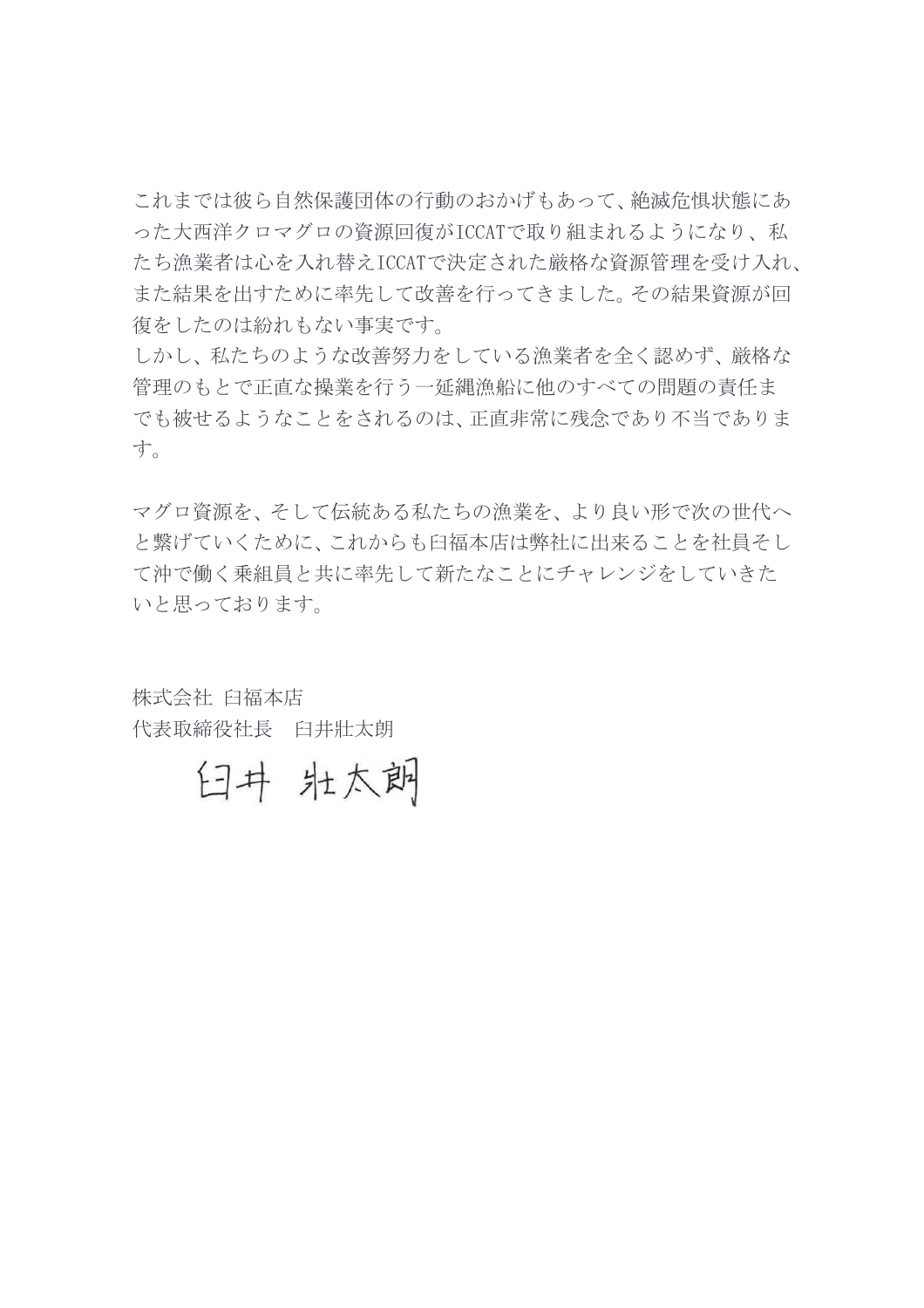Our ship, Shofukumaru No.1, is currently applying for the Marine Stewardship Council (MSC) certification for our longline fishery of Atlantic bluefin tuna. The MSC certificate is a certificate awarded to sustainable fishing practices. We wish to express our opinion on the objection against this application that WWF has posted on its website.

## [Our Statement]

We, Usufuku Honten of Kesennuma, Japan, strive to differentiate ourselves from fisheries with unsustainable management, and promote improvements to the necessary areas at management institutions. We wish to call out to other fishermen and regional fisheries management organizations to create together stricter catch and distribution controls. We also want to spread awareness that our ship Shofukumaru No.1 observes the world's strictest catch management. These are the reasons we are challenging ourselves to attain the MSC certification.

WWF, in their objection posted [here,](https://wwf.panda.org/wwf_news/?358650/WWF-calls-out-MSC-for-proposed-certification-of-bluefin-tuna) denies the decisions of International Commission for the Conservation of Atlantic Tunas (ICCAT), and even denies the MSC system itself. WWF is taking advantage of the opportunity to review our fishing vessel to discuss and criticize the MSC and ICCAT, which should be done elsewhere. Instead, they are making us pay for their previous liability to affect change on this system.

Scientific discussions' details go beyond the understanding of fishermen, therefore we can not help but to respect the resolutions of the scientific committee and ICCAT. We believe that the MSC Fisheries Standard is ultimately being asked here whether they will place value on the international consensus, based on the best-available science paying attention to realistic human activity of fishing, or whether they will place more value on the opinion of one of its stakeholders, whose purpose is the conservation of tuna species.

We are presently 100% in compliance with the catch management mandated by the ICCAT, addressing everything that a single fishing vessel can do in meeting the MSC standards. We are willingly taking part in the test implementation of the RFID tagging system that our government is promoting, in an effort to establish a strict traceability system from catch to consumption.

Thanks to the actions of nature conservation organizations such as WWF, ICCAT has taken on the issue of recovery of endangered Atlantic bluefin tuna, and we fishermen have changed our minds and attitudes to embrace the strict management measures for fish stocks determined by ICCAT. We willingly made improved efforts to achieve good results. As a consequence, it is an undeniable fact that the resources have recovered.